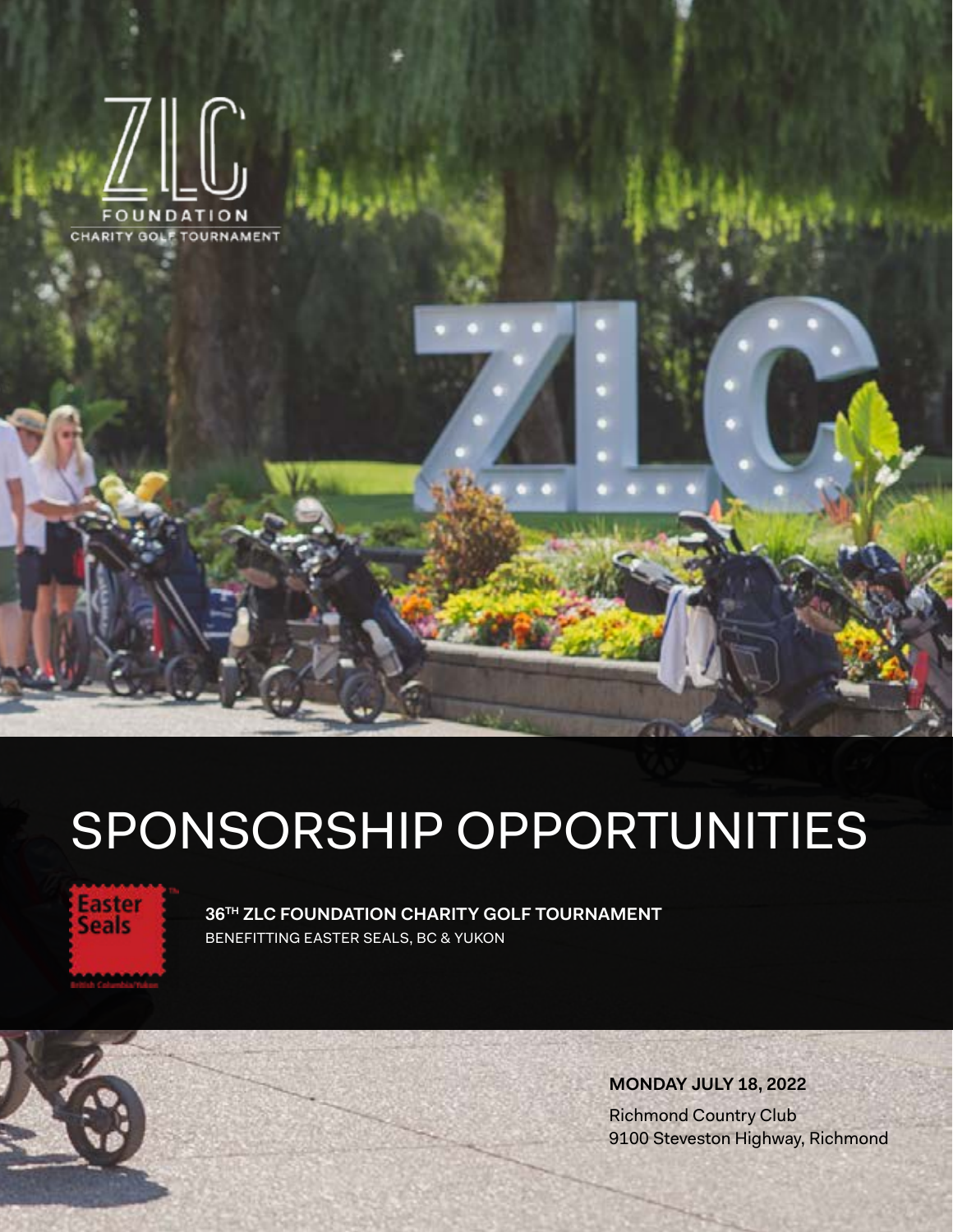



In 2021, we held a tournament that involved staggered tee times, minimal touch points and missed the wonderful dinner we are accustomed to. We are excited to be back to what you expect to see at our charity golf tournament! Taking place on Monday, July 18th, 2022 at Richmond Country Club, this year's **36TH ZLC FOUNDATION CHARITY GOLF TOURNAMENT** promises to be an unforgettable experience!

Over the years, our tournament has evolved into one of the premier golf events of the season. The tournament's blend of valued clients, friends, on courses experiences, fantastic facilities and great food, create an event that our players and sponsors look forward to every year. We are delighted to host the tournament at Richmond Country Club, which has been the venue of choice for a number of local and provincial championships throughout the years.

Going into our 36TH year of hosting this tournament, we want to extend a sincere thank you to our sponsors, donors, guests, golfers and volunteers for helping us raise over **\$1.4 MILLION** for beneficiaries of the foundation over the years.

We invite you to join us in this first-class tournament and show your support for Easter Seals, British Columbia & Yukon, the beneficiary of this year's tournament proceeds.

## **FOR YOUR SUPPORT** THANK YOU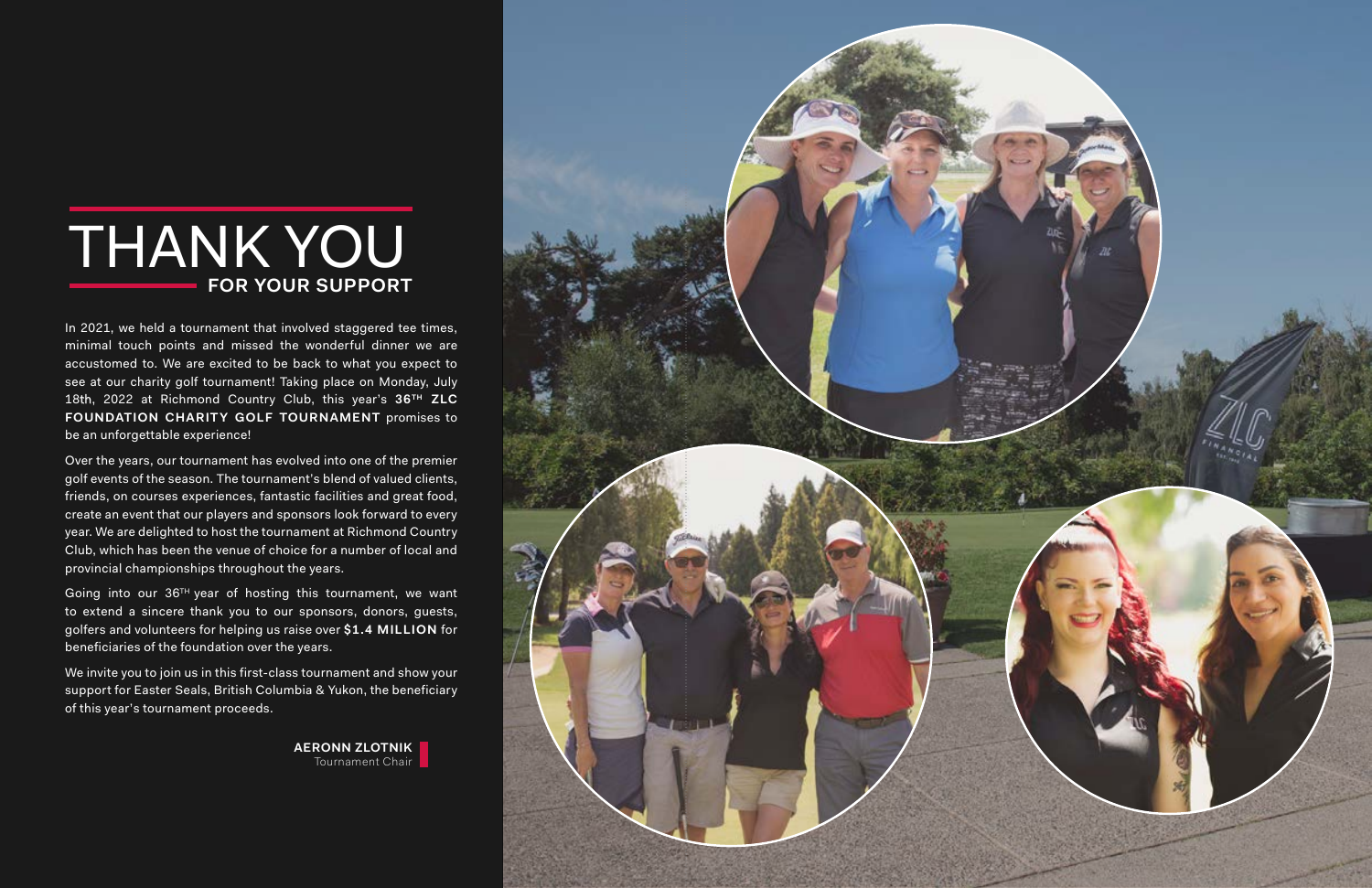2022 marks a significant milestone for Easter Seals BC & Yukon as it celebrates 75 years of helping children and adults with disabilities live their best lives. What started as a simple transportation service for children with disabilities by the Vancouver East Lions Club in 1947, has evolved to meet the changing needs of communities today. For 75 years, Easter Seals BC & Yukon's story Easter Seals House is a home-away-from-home for those required to travel to Vancouver for medical treatment. It's a safe, affordable home they can count on to stay, during very hard times. Located just blocks away from the best hospitals and treatment centres, it is easy for guests and caregivers to travel to and from.

medical treatment.

has been one of hope, courage and triumph for the thousands of families and children they have reached through their two main essential services – Easter Seals House and Easter Seals Camps. These programs and services strive to build self-esteem, self-confidence and a sense of independence for our community, some of whom are of the most vulnerable - individuals with disabilities, compromised immune systems, and health related problems that require With three locations across BC, Easter Seals Camps offer a week-long, fully accessible camp experience for children, youth and adults with physical and intellectual disabilities. Campers participate in a variety of outdoor sports designed for individuals with disabilities, including wheelchair sports and leadership training. There are also talent shows, swimming, campfires, arts, crafts — every activity you would see at any summer camp.

We are proud to be hosting our  $36<sup>TH</sup>$  charity golf tournament and helping our community create a better place to live.



ZLC Financial is a well-respected boutique financial services firm that has proudly served the Vancouver community for over 70 years. ZLC specializes in providing concierge financial guidance to high net worth individuals, families, entrepreneurs and successful business owners, who continue to benefit from the rich value that ZLC delivers.

One of ZLC Financial's most central objectives is to give back to the community around us, so we are honoured to have been able to support so many worthwhile organizations over the years. Our firm

has a sincere commitment to our beneficiaries and takes pride in years of association with many worthwhile causes, including: Kids Up Front, the Heart & Stroke Foundation of B.C. and Yukon, Juvenile Diabetes Research Foundation and BC Women's Hospital Foundation, Coast Mental Health Foundation.



#### **ABOUT ZLC FINANCIAL**

### **ABOUT EASTER SEALS, BC & YUKON**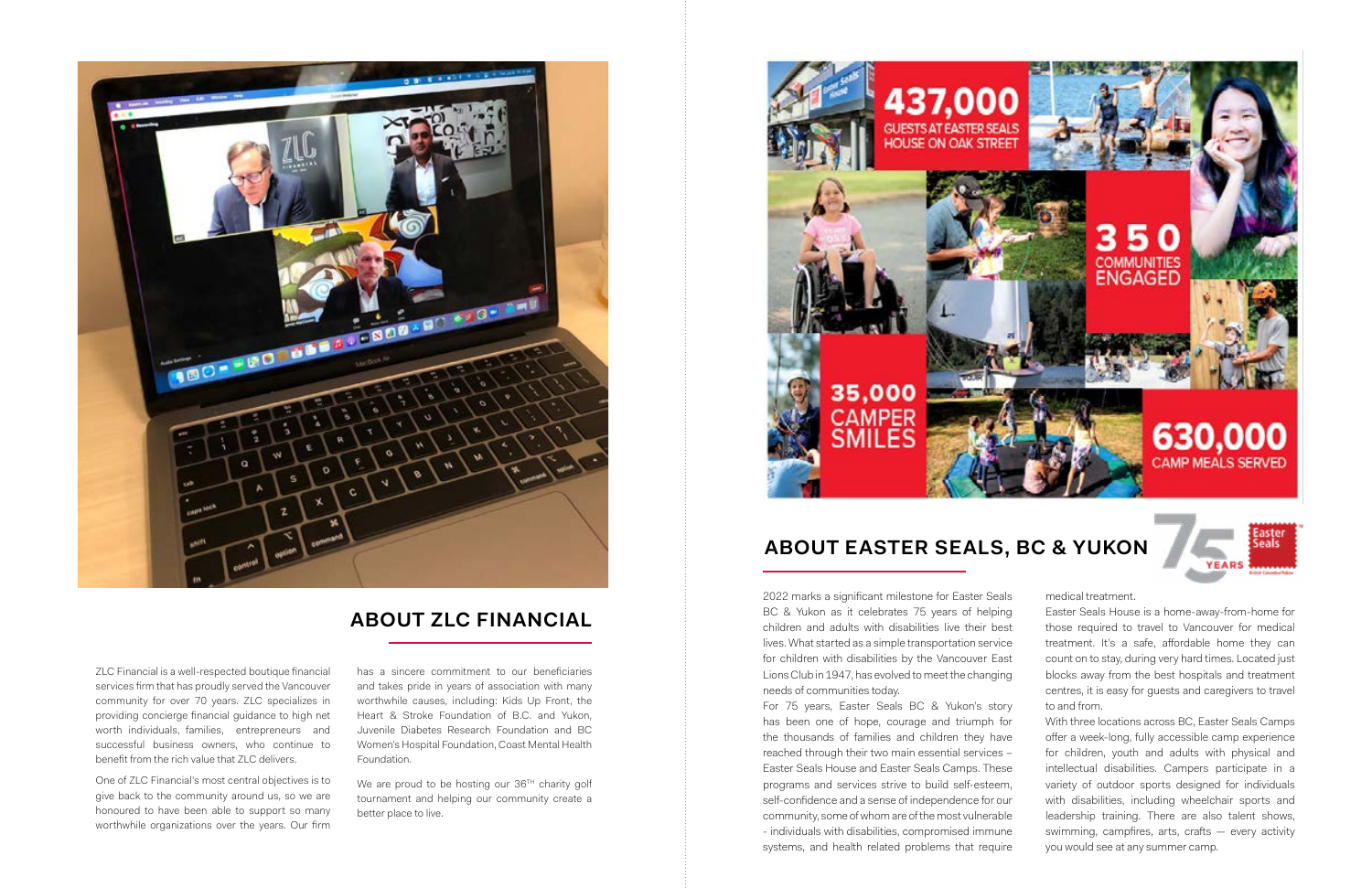|                                                             | <b>FLAIIIVUIVI</b><br>\$6,000 | uuu<br>\$3,000 | ບ⊥∟∨<br>\$1,2 |
|-------------------------------------------------------------|-------------------------------|----------------|---------------|
| Brand recognition at Silent Auction                         |                               |                |               |
| Logo on 1st place prize package                             |                               |                |               |
| Logo on tee gift 'Thank You' card                           |                               |                |               |
| Opportunity to display company<br>banner at Cool Down Zone  |                               |                |               |
| Logo recognition throughout<br>tournament/on-course signage |                               |                |               |
| Host one of our tournament<br>experiences                   |                               |                |               |
| Opportunity to distribute branded<br>materials to golfers   |                               |                |               |
| Brand recognition on ZLC & Easter<br>Seals' social media    |                               |                |               |
| Logo/link on Easter Seals' webpage                          |                               |                |               |
| Brand recognition on ZLC website                            |                               |                |               |
| Recognition on the tournament app                           |                               |                |               |
| Logo on event program                                       |                               |                |               |



### OPPORTUNITIES & BENEFITS

SPONSOR BENEFITS

Target audience:

100+ players

Business owners and high net worth individuals from the Lower Mainland Including a mix of ZLC's clients, top prospects, and centers of influence

The format for this year's event will consist of teams of four golfers. Each golfer will play their own golf ball and the two best net scores on each hole will count towards the team score.

Richmond Country Club makes it much more enjoyable when you can play your own ball. All players will be provided with a shared power cart and will have a hole assigned to them as their starting location.

The event will begin with registration at 12 pm with lunch being provided. Shotgun is at 1:00 pm. With a maximum field of 128 golfers, we should complete play within 4 ½ hours.

A top-notch dinner will follow the tournament with recognition given to all our generous sponsors.



# **ABOUT THE** TOURNAMENT